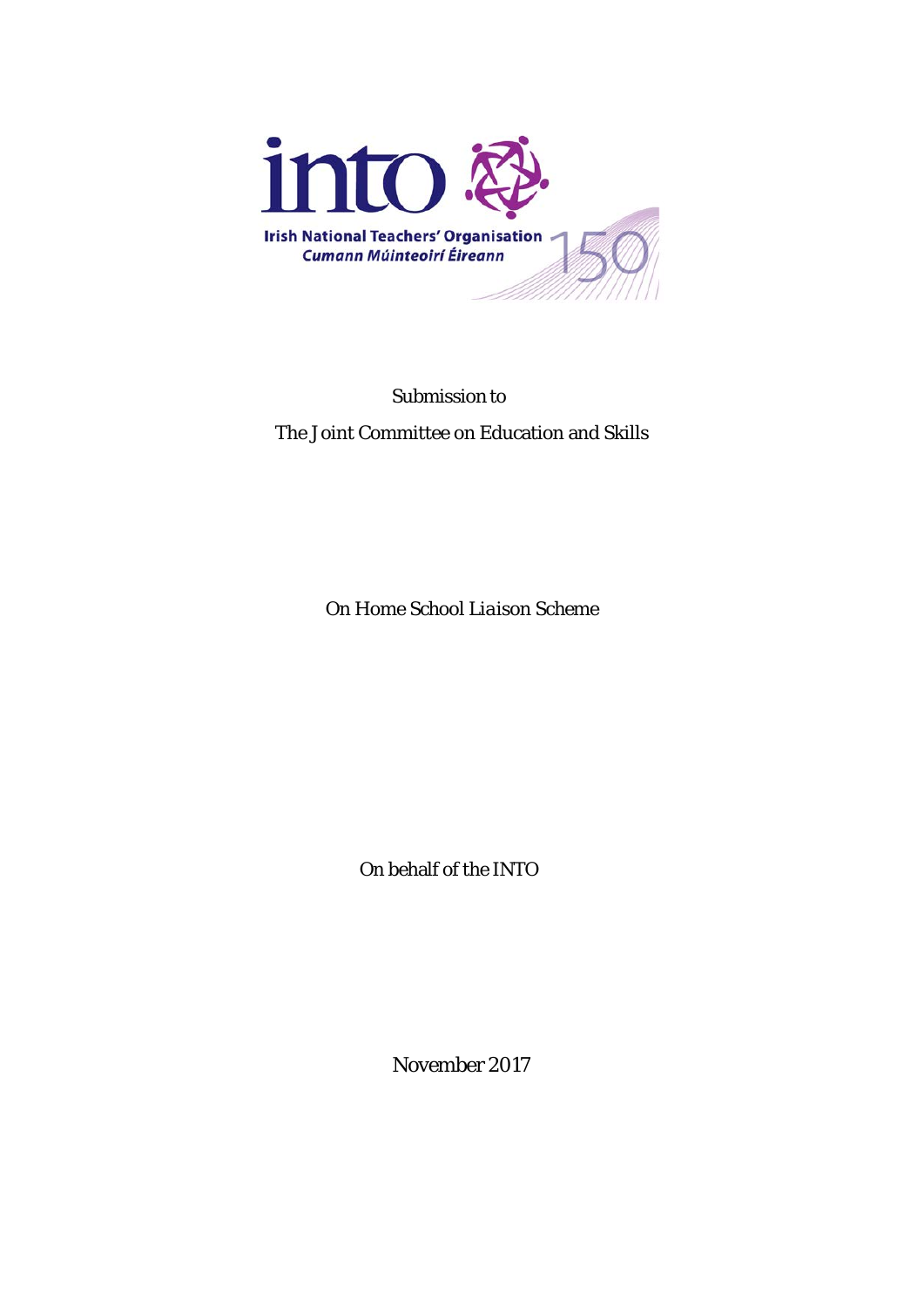#### **Home School Liaison Scheme**

The INTO engages regularly with its members with a view to informing INTO policy. The following INTO submission on the topic of the Home School Liaison Scheme has been informed by consultations with teachers and specifically by regular meetings with HSCL representatives.

#### **Background**

The Home School Community Liaison (HSCL) Scheme was initiated as a pilot project in 1990 to promote partnership between parents and teachers with the purpose of enhancing pupils' learning opportunities and to promote their retention in the education system. The HSCL Scheme was further extended in 2005 under DEIS (Delivering Equality of Opportunity in Schools), the Action Plan for educational inclusion. Central to the success of the DEIS Action Plan is the commitment to building relationships between the home and the school to better support children at risk. The INTO acknowledges the significant role that the HSCL scheme has played in helping to tackle educational disadvantage and, in particular, the commitment to the scheme and the visionary approach under the direction of the pioneering national co-ordinator, the late Concepta Conaty R.I.P. However, the HSCL scheme has been seriously impacted in recent years as a consequence of recessionary cutbacks. The INTO is hopeful that the Educational Welfare Board (EWS) within Tusla will offer a renewed commitment to safeguarding and progressing the HSCL scheme.

## **Rural HSCL**

Initially, all DEIS primary schools, both urban and rural, were included in the HSCL Scheme, however, it is regrettable that since the abolition of the rural co-ordinators no progress has been made in filling the gap left behind in the system. Rural DEIS schools have specific needs and would benefit from improved home-school links. In general, the INTO is of the view that there is a role for HSCL support to build home-school relations in all primary schools. At the very least the HSCL scheme should be reassigned to all schools recognised as having educational disadvantage status, and consideration should be given to extending the scheme to special schools who have particular needs in terms of home school relations.

#### **Supporting Travellers**

The attendance, participation and retention of Traveller pupils continues to be of concern in both DEIS and non-DEIS schools. The HSCL teacher does not currently have the capacity to fulfil the duties previously held by the Visiting Teacher for Travellers (VTT). The VTT had a specific understanding of Traveller culture that has been noticeably lost to the system. The level of engagement required to support Travellers needs intervention beyond that which can be incorporated into the current remit of the HSCL role. In an attempt to counteract the loss of resources to Travellers, the INTO proposes that consideration should be given to expanding the allocation of HSCL teachers in areas that have a high concentration of Traveller pupils, including non-DEIS schools. Extending the capacity of HSCL to support Traveller pupils and their families would require specific professional development opportunities for HSCL teachers that would enhance their understanding of Traveller culture and their specific barriers to education. An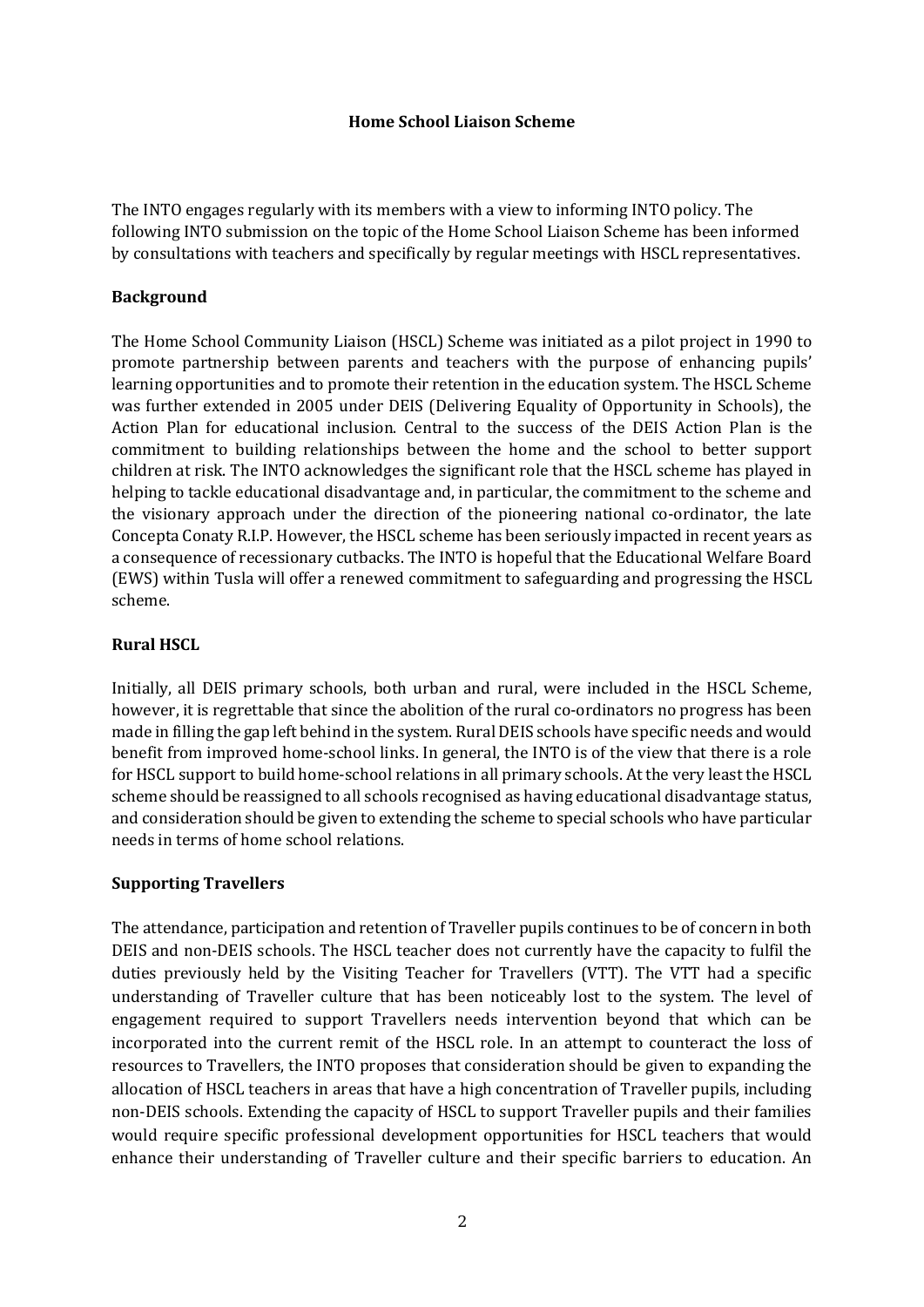expansion of the HSCL service could only complement support for Traveller families from other education welfare services.

## **The Five-Year Limit**

The DES has introduced a five-year limit on the deployment of teachers to the role of HSCL and this five-year term was restated in the *DEIS Action Plan 2017*. While there is a rationale to introduce a limit, for example, to enable more teachers the opportunity to take up the role, the INTO suggests more flexibility at local level. The principal may be best placed to determine the most appropriate teacher for the role of HSCL considering that the responsibility of staff deployment is the function of the school principal as set out in Section 23 of the *Education Acts 1998-2012.* A balance must be achieved to ensure that the five-year limit does not result in schools losing experienced teachers, who have invested time in establishing strong relationships with families, from the role. Therefore, the INTO is of the view that schools should be granted the autonomy and flexibility at local level to deploy the best placed teacher to the role of HSCL rather than be confined by a five-year limit .

# **Home Visits**

Home visitation is an integral part of the HSCL Scheme's focus on partnership. In many cases it promotes co-operation between the school and the home, and maximises the child's involvement and their retention in the education system. However, the nature of HSCL home visits has evolved in recent years and HSCL teachers sometimes find it problematic fulfilling the requirement for home visits. In some cases, parents are more amenable to school visits as opposed to home visits. Some parents are reluctant to accommodate HSCL visits in the home as the practice does not align with their culture. The INTO acknowledges the importance of home visits in ensuring a holistic perspective, however, interactions with parents should be about the contact irrespective of the context. Schools and HSCL teachers need to be trusted with the flexibility and discretion to determine locally whether home or school interactions are most appropriate at any given time.

## **HSCL CPD**

The lack of commitment to date to a system-wide, professional development programme is an ongoing concern for HSCL teachers. The preventative role of the HSCL encompasses a broad remit including courses/classes, transfer programmes, integration with community groups, policy formation at school level, literacy/numeracy development and staff development to name but a few. Therefore, the HSCL teachers need ongoing professional development opportunities in order to extend and enhance their very specific role. There is some ambiguity around the role of the HSCL. Regular, ongoing access to professional development would help restate and clarify that role particularly within the context of the Education Welfare Service (EWS). Since the recessionary cutbacks, professional development opportunities have been minimal. Professional induction support is also required for newly appointed HSCLs as there is increasing turnover due to the five-year limit. Adequate induction is important to ensure consistency, experience and expertise is harnessed. With a view to ensuring a co-ordinated, inter-agency approach, the INTO also recommends that professional development should be provided to all teams within the EWS – the HSCL teachers, School Completion Programme (SCP) personnel and Education Welfare Officers (EWO), in addition to providing HSCL specific professional development. The INTO is supportive of an integrated approach to supporting families but where the different roles and